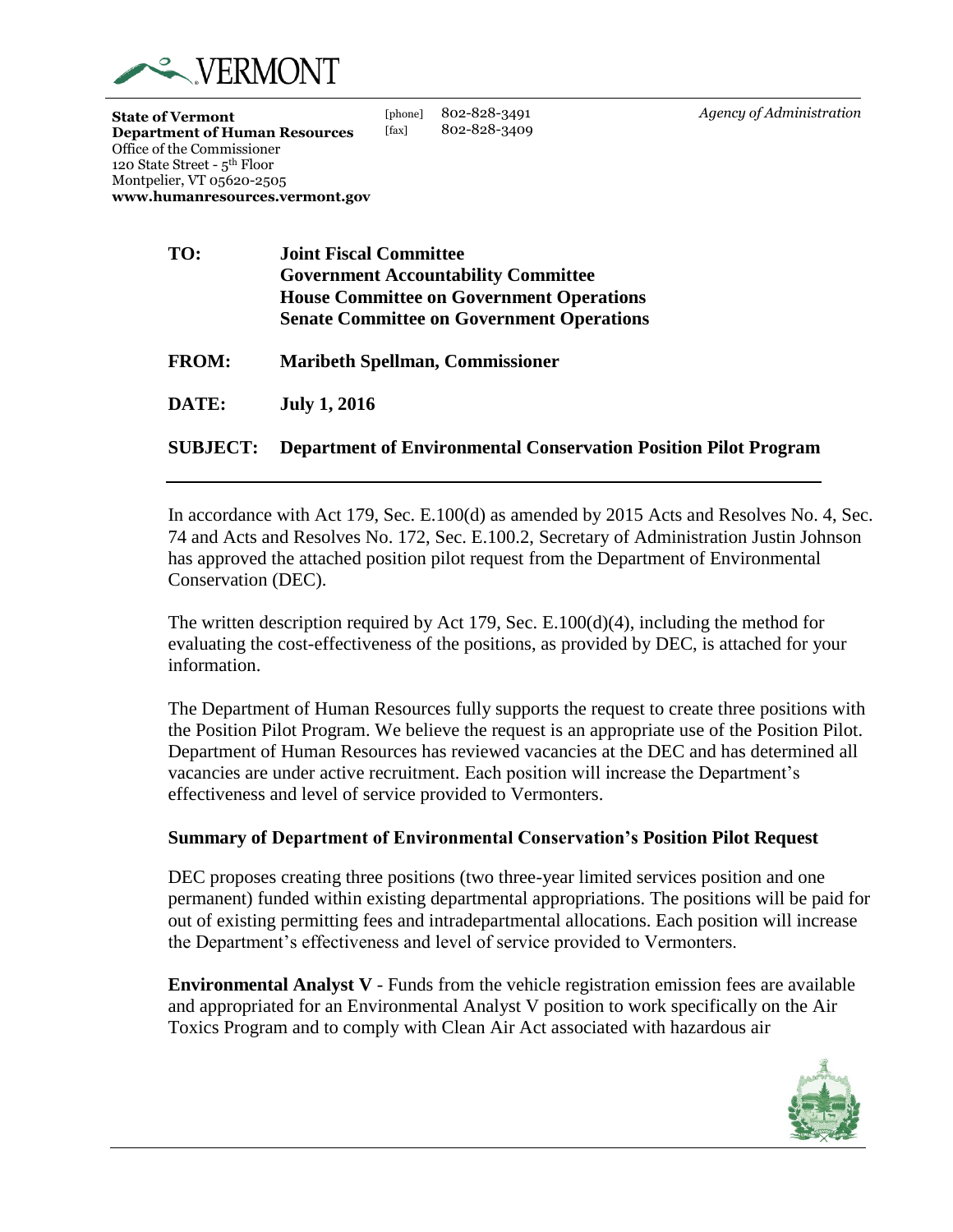

contaminants. Due to position loss in the past, the work that will be covered by this position will allow DEC to work on backlog of work to allow DEC to maintain the ability to comply with Clean Air Act.

**Grants Management Specialist**- Intradepartmental appropriated funds as well as leveraging federal EPA state revolving loan funds and earned federal indirect cost rate will fund a new limited service Grants Management Specialist. DEC conducted business process improvement around grants and contract processes that identified changes in grants and contract management and a new Grants Management Specialist structure. The new processes allow personnel to focus their time on program work rather than grant administration. This position will assist DEC Financial Operation Section to support an additional 80% increase to grants and contracts due to Clean Water administration and Drinking Water Asset Management.

**Environmental Technician III** - Funds from solid waste certification permit funds are available to fund an Environmental Technician III focusing on the Solid Waste Program. The position will focus on managing the transporter database, implementation of a new on-line application process for transporter permit applications and payment for hauler permits for solid waste, hazardous waste and residuals. The goal is to have 85% of the applications filed electronically and 80% of annual hauler renewal.

Any questions should be directed to Molly Paulger at 828-3517.

c: Secretary Johnson Commissioner Schuren M. Paulger

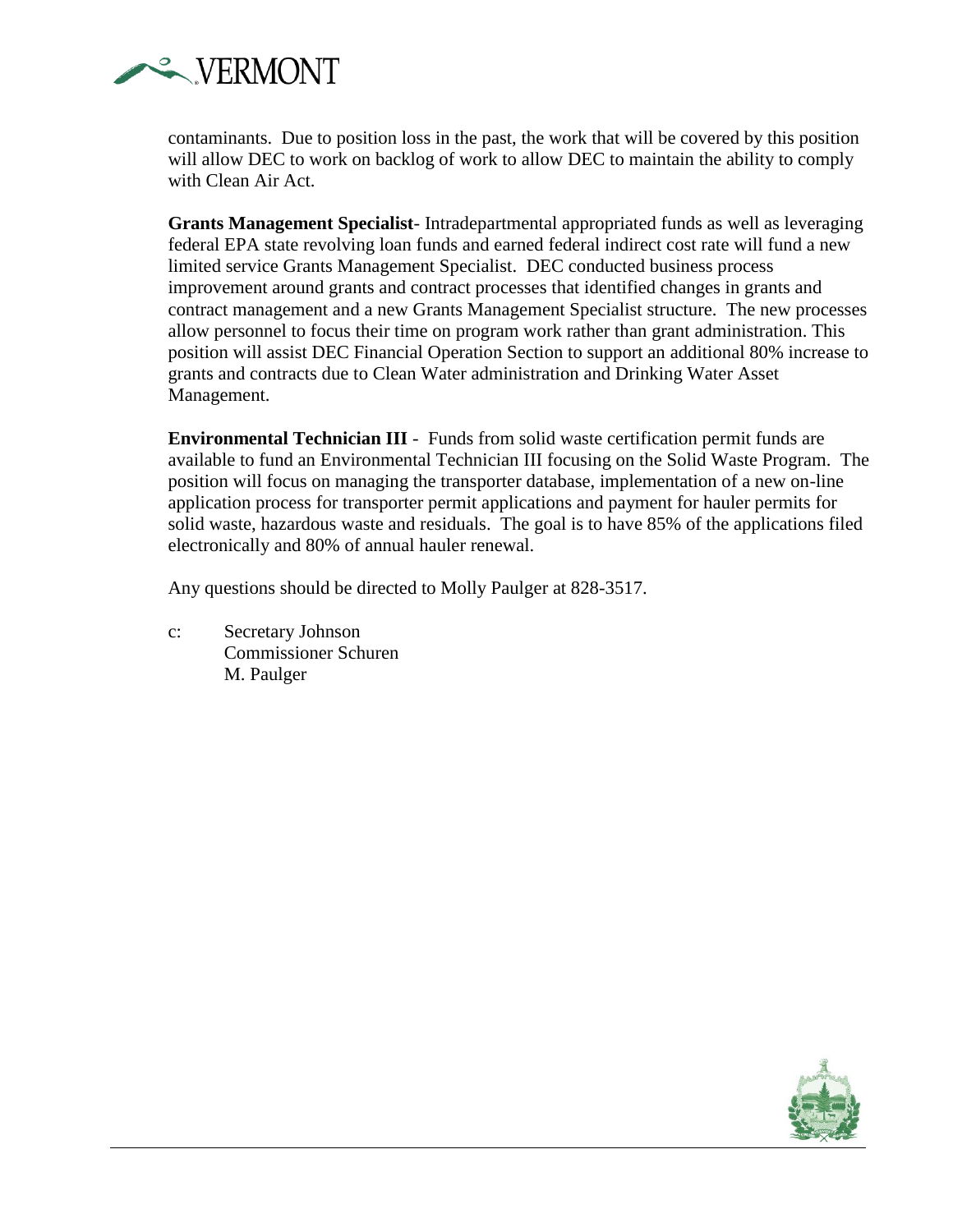

| <b>State of Vermont</b><br>Office of the Commissioner<br>120 State Street - 5th Floor<br>Montpelier, VT 05620-2505 | <b>Department of Human Resources</b><br>www.humanresources.vermont.gov                                                                                        | [phone]<br>$[$ fax $]$ | 802-828-3491<br>802-828-3409 |  | Agency of Administration |
|--------------------------------------------------------------------------------------------------------------------|---------------------------------------------------------------------------------------------------------------------------------------------------------------|------------------------|------------------------------|--|--------------------------|
| TO:<br><b>FROM:</b><br>RE:<br>DATE:                                                                                | Justin Johnson, Secretary of Administration<br>Maribeth Spellman, Commissioner of DHR(<br>DEC Position Pilot Program Proposal Recommendation<br>June 20, 2016 |                        |                              |  |                          |

On June 7, 2016 I received a Position Pilot Proposal from Department of Environmental Conservation. The written description required by Act 179, Sec. E.100 $(d)(4)$ , including the method for evaluating the cost-effectiveness of the positions, as provided by DEC, is attached for your information. Below is our recommendation and summary of our analysis.

The Department of Human Resources fully supports the request to create three positions with the Position Pilot Program. We believe the request is an appropriate use of the Position Pilot. Department of Human Resources has reviewed vacancies at the DEC and has determined all vacancies are under active recruitment. Each position will increase the Department's effectiveness and level of service provided to Vermonters.

### **Summary of Department of Environmental Conservation's Position Pilot Request**

DEC proposes creating three positions (two three-year limited services position and one permanent) funded within existing departmental appropriations. The positions will be paid for out of existing permitting fees and intradepartmental allocations. Each position will increase the Department's effectiveness and level of service provided to Vermonters.

Environmental Analyst V - Funds from the vehicle registration emission fees are available and appropriated for an Environmental Analyst V position to work specifically on the Air Toxics Program and to comply with Clean Air Act associated with hazardous air contaminants. Due to position loss in the past, the work that will be covered by this position will allow DEC to work on backlog of work to allow DEC to maintain the ability to comply with Clean Air Act.

Grants Management Specialist-Intradepartmental appropriated funds as well as leveraging federal EPA state revolving loan funds and earned federal indirect cost rate will fund a new limited service Grants Management Specialist. DEC conducted business process improvement around grants and contract processes that identified changes in grants and contract management and a new Grants Management Specialist structure. The new processes allow personnel to focus their time on program work rather than grant administration. This position will assist DEC Financial Operation Section to support an additional 80% increase to grants and contracts due to Clean Water administration and Drinking Water Asset Management.

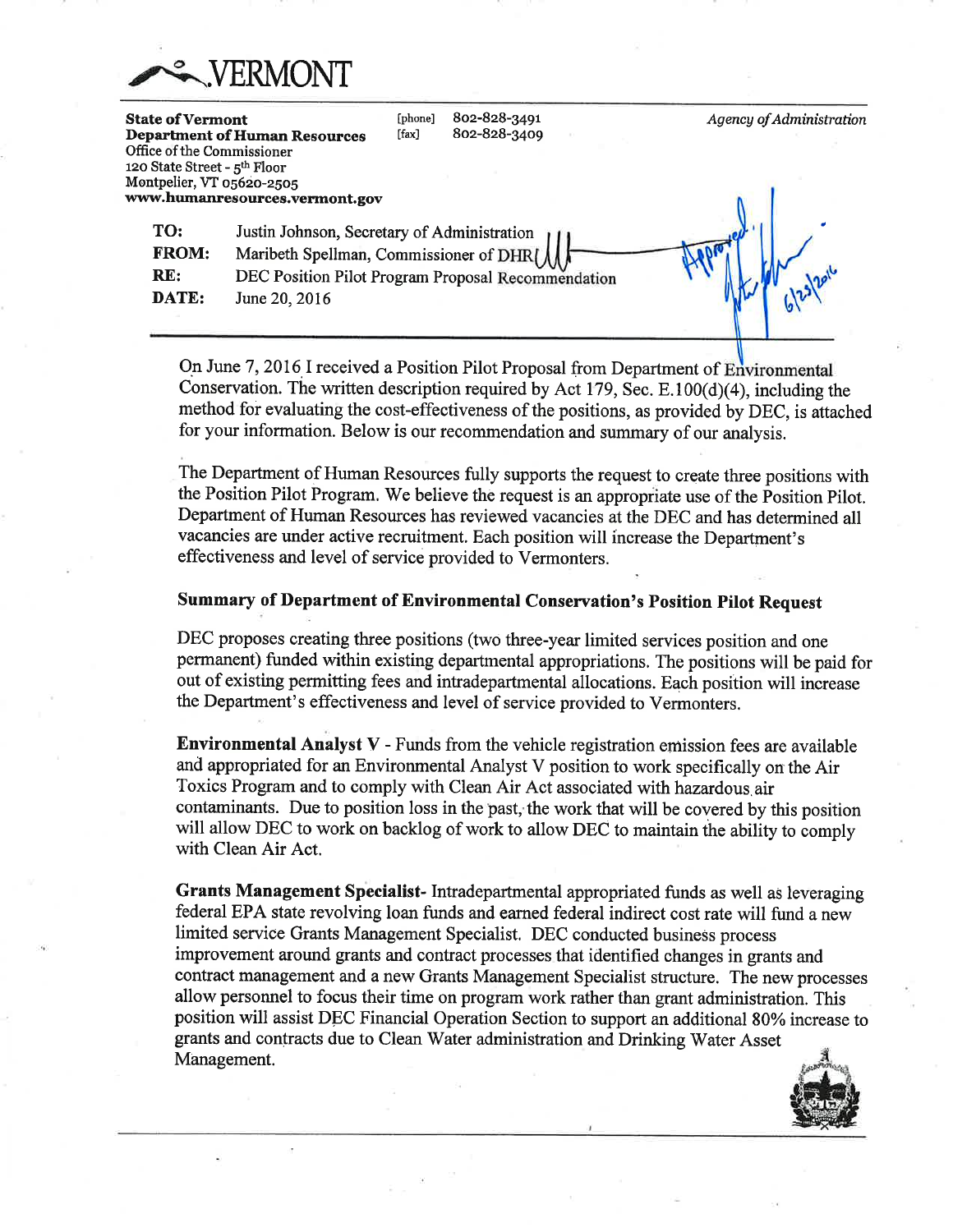

Environmental Technician III - Funds from solid waste certification permit funds are available to fund an Environmental Technician III focusing on the Solid Waste Program. The position will focus on managing the transporter database, implementation of a new on-line application process for transporter permit applications and payment for hauler permits for solid waste, hazardous waste and residuals. The goal is to have 85% of the applications filed electronically and 80% of annual hauler renewal.

Any questions should be directed to Molly Paulger at 828-3517.

 $\mathbf{c}$ : M. Paulger

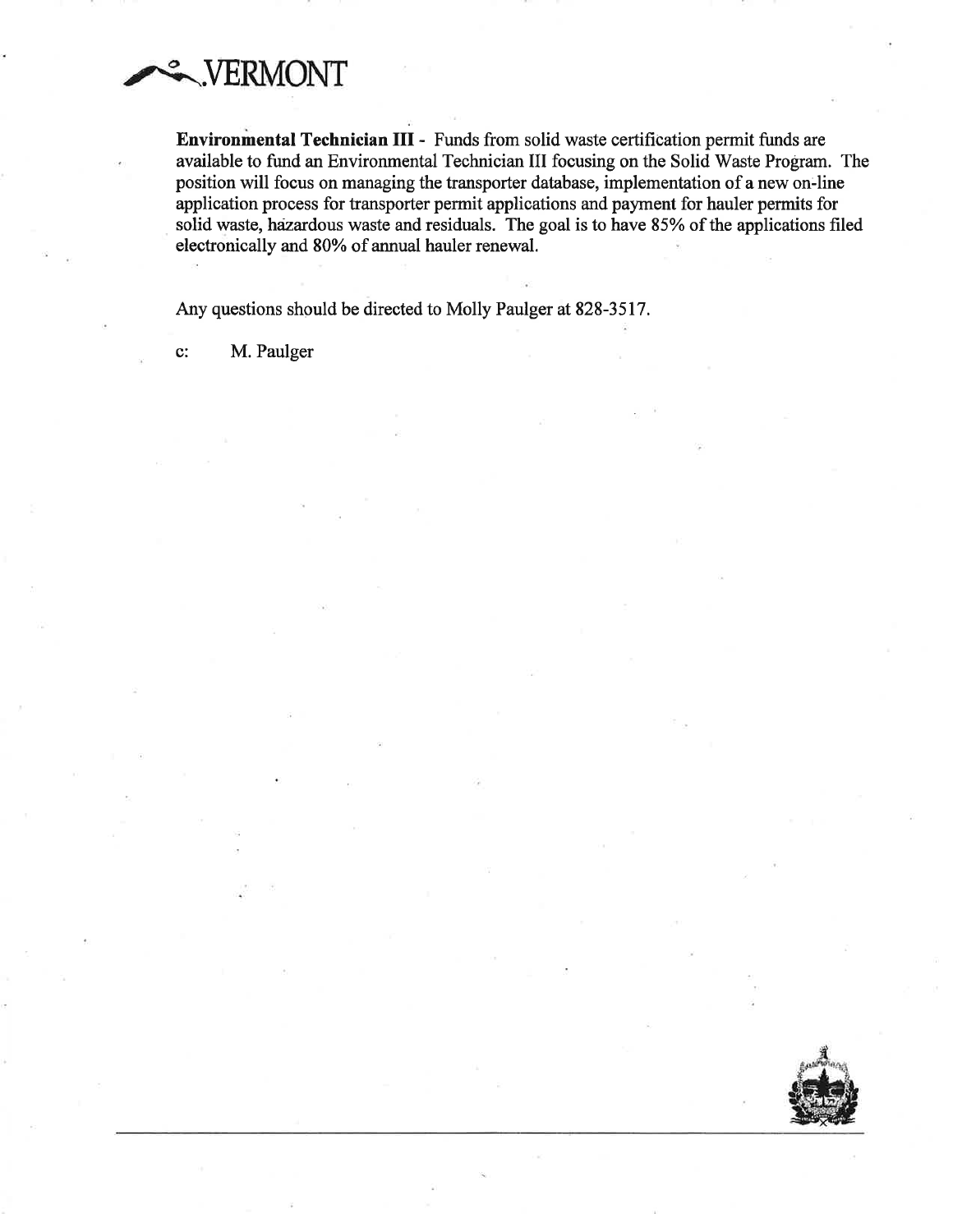

Vermont Department of Environmental Conservation Watershed Management Division 1 National Life Drive, 2 Main Montpelier, VT 05620-3522

**Agency of Natural Resources** 

[phone]  $[$ fax $]$ 

802-828-1535 802-828-1544

## **MEMORANDUM**

| TO:   | Michael Clasen, Deputy Secretary, Agency of Administration             |
|-------|------------------------------------------------------------------------|
| FROM: | Alyssa Schuren, Commissioner, Department of Environmental Conservation |
| DATE: | June 7, 2016                                                           |
| RE:   | <b>Position Pilot Proposal</b>                                         |
| CC:   | Deborah Markowitz, Secretary, Agency of Natural Resources              |

## New Position (3 Positions):

1) DEC proposes one new three-year limited service position to work on air toxics in the Air Quality and Climate Division (AQCD). This position will be fully funded by the annual motor vehicle registration emissions fee which is assessed at the time of vehicle registration.

*Environmental Analyst V* – The proposed position title is needed as an Environmental Analyst V based on the high-level scientific work required for this position. The state's Air Toxics Program requires establishment and maintenance of an ambient air toxics monitoring and assessment program. However, the AQCD Air Toxics Coordinator position was cut several years ago due to inflationary and budgetary losses. This position is necessary to implement the Air Toxics Program required by 10 VSA §575 and to reestablish and maintain the ability to comply with Clean Air Act  $\S110(a)(2)(E)$  requirements for State Implementation Plan elements relating to measurement, reporting and control of hazardous air contaminants. There is a tremendous amount of air toxics related work that needs to be accomplished to meet our statutory and Clean Air Act obligations. This work has been part of an existing position in recent years, creating a significant backlog of other air related work.

Appendix C of the Vermont Air Pollution Control Regulations currently establishes Hazardous Ambient Air Standards (HAAS) for 290 Hazardous Air Contaminants (HACs) with health impacts ranging from short term irritant effects, to chronic systemic toxicity, to known or suspected carcinogenicity. There are *hundreds* of additional pollutants, for which a HAAS has not yet been established, that are known to be emitted from sources external and internal to Vermont. The proposed Environmental Analyst V position would provide the necessary resources to make possible a more thorough prioritization of emerging "pollutants of potential concern" in Vermont and the region. It would also facilitate ongoing review of the available data regarding health risks attributable to air emissions of these pollutants, and collaboration with the Vermont Department of Health to set HAAS or interim standards wherever sufficient scientific data are available. In collaboration with existing AQCD staff and the Vermont Department of Health, the new analyst would complete an initial screening and prioritization of pollutants of concern that lack a HAAS and are known to have been emitted by Vermont

To preserve, enhance, restore, and conserve Vermont's natural resources, and protect human health, for the benefit of this and future generations.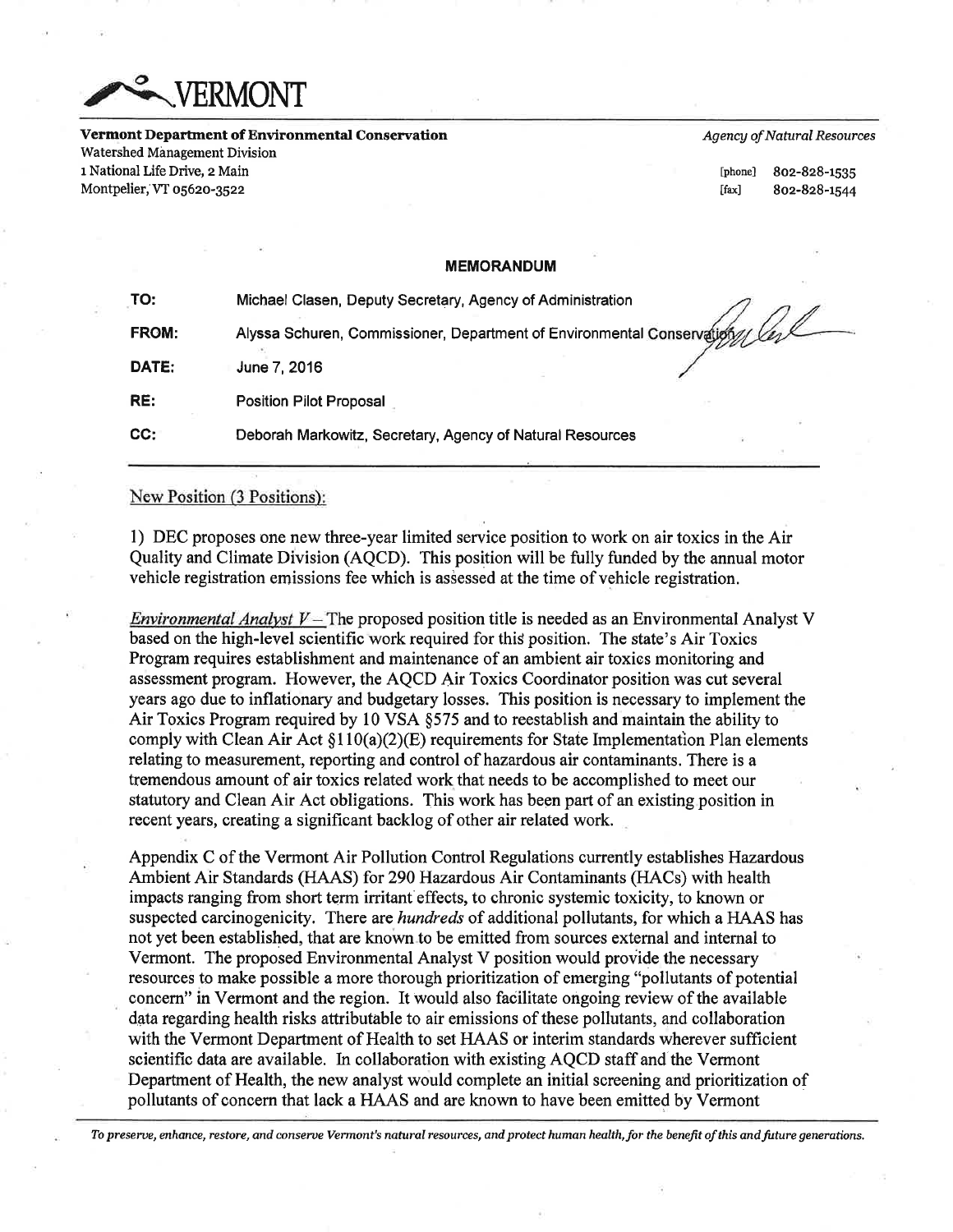sources reporting to the AQCD annual air contaminant source registration program. Subsequent work for this analyst would include coordination with the Vermont Department of Health to set appropriate Hazardous Ambient Air Standards, and development of Toxic Action Plans to reduce ambient air concentrations of key pollutants as applicable.

2) DEC proposes one new three-year limited service position for our Administration & Innovation Division's Financial Operations Section. Over a year and half ago (October 2014) we held a week long business process improvement (Lean) event on our department-wide grants and contracts process. The goal of the event was to speed up and simplify the grants and contracts process. At the end of the weeklong event, which engaged internal and external stakeholders, an implementation plan was derived for the over 240 agreements (\$7.4M) administered and awarded annually from DEC at that time. Originally, we had over 60 technical/program (scientists, environmental analysts, etc.) staff involved in administrative processing of grants and contracts. We streamlined the process by automating steps and removing unnecessary steps and duplications. We also created a Grants Management Specialist structure that would allow us to dramatically reduce the number of staff involved in the administration of our grants/contracts, allowing personnel to shift their time to higher value program work.

As a result of Clean Water Fund administration, a new Drinking Water Asset Management grant program, and our Solid Waste Program "Organics" grant program, we anticipate administering approximately \$15M in grants/contracts in FY17, resulting in up to an 80% increase in agreements, depending on the individuals award amounts. This new limited service position would allow us to increase the number of grants/contracts executed by 80% by the third year of the position, while ensuring that DEC continues to meet our 45-day execution rate. All these new applications would be filed online.

Grants Management Specialist - This three-year limited service position, funded by an existing intradepartmental allocation, will support the DEC Financial Operations Section in our Administration & Innovation Division serving as a direct resource to the various media programs and divisions across the entire Department to administer grants and contracts. With this new position we are able to leverage existing unliquidated federal EPA state revolving loan funds (SRF) and earned federal indirects that will allow us to achieve and administer these passthrough efforts for the foreseeable next three years. The cost-effectiveness of the new position cannot be calculated in dollars and cents alone. Overall, this proposal will lead to an ability to administer the increase in the number of agreements that will be need to be executed and administered effectively and efficiently while ensuring all state and federal regulations are adhered to in the process

3) DEC proposes a new position to work within our Solid Waste Program, to be funded with available solid waste certification permit funds. The position would be an Environmental Technician III to assist with the myriad of work detailed below. Currently there are 14 staff in the Solid Waste Program, not including the two dedicated positions that are funded and work strictly on the State of Vermont's Electronic Waste Program; this is the same level of staffing as in 2009. Over the past seven years, there have been many new initiatives in the Solid Waste Program that did not exist prior to 2009; these initiatives include several Extended Producer Responsibility (EPR) programs, Universal Recycling (Act 148 of 2012) implementation, Architectural Waste (Act 175 of 2014), and the Beyond Waste stakeholder process.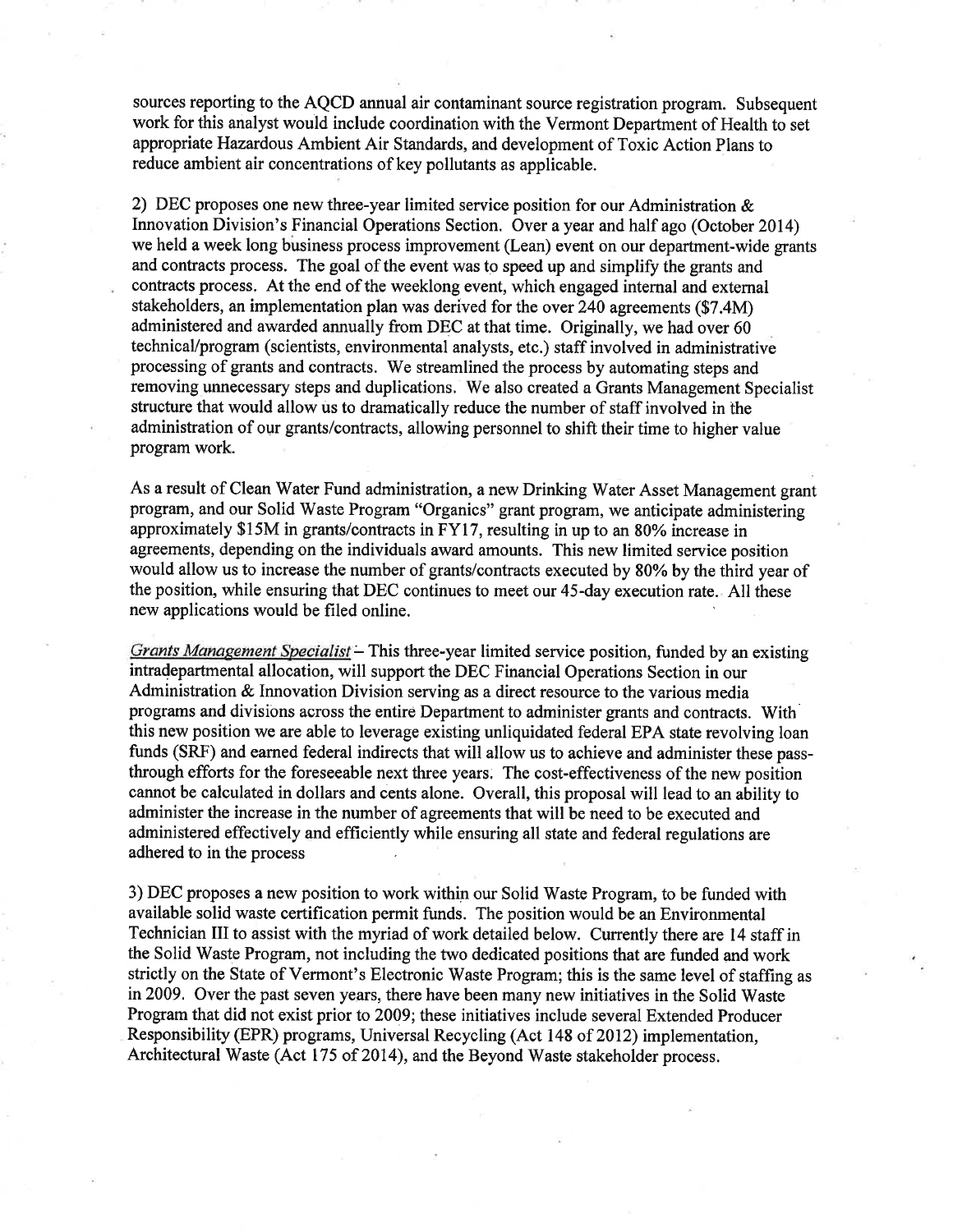*Environmental Technician*  $III - In$  *an effort to implement such environmentally critical new* programs, while managing existing work, we are proposing to create a new position that will assume the duties and initiatives summarized below.

The new position will implement a new on-line application process and manage all transporter permit applications and payments for haulers permits for solid waste, hazardous waste, and residuals (sludge and septage), as well as maintain the transporter database. The transporter permitting program is a statutory requirement and there are approximately 300 haulers in the state requiring such permits. The process includes review of the applications and also conducting statutorily required background checks for all solid waste haulers. Within three years, 85% of these applications will be filed electronically, and 80% of annual hauler renewal

The new position will also post and track all public notices of solid waste permit applications to the Electronic Notice Board (ENB) and coordinate with program staff on comments received, in order to fulfill the new requirements of S.123 and the soon to be revised Solid Waste Rules. The staffer will assist with the rollout of an electronic file management system, as part of a six program pilot of an electronic content management system. In addition, the position will process annual payments to the Solid Waste Program for facility certifications.

Each position will increase the Department's effectiveness and the level of service that we can provide Vermonters. Thank you for your consideration.

Attachment